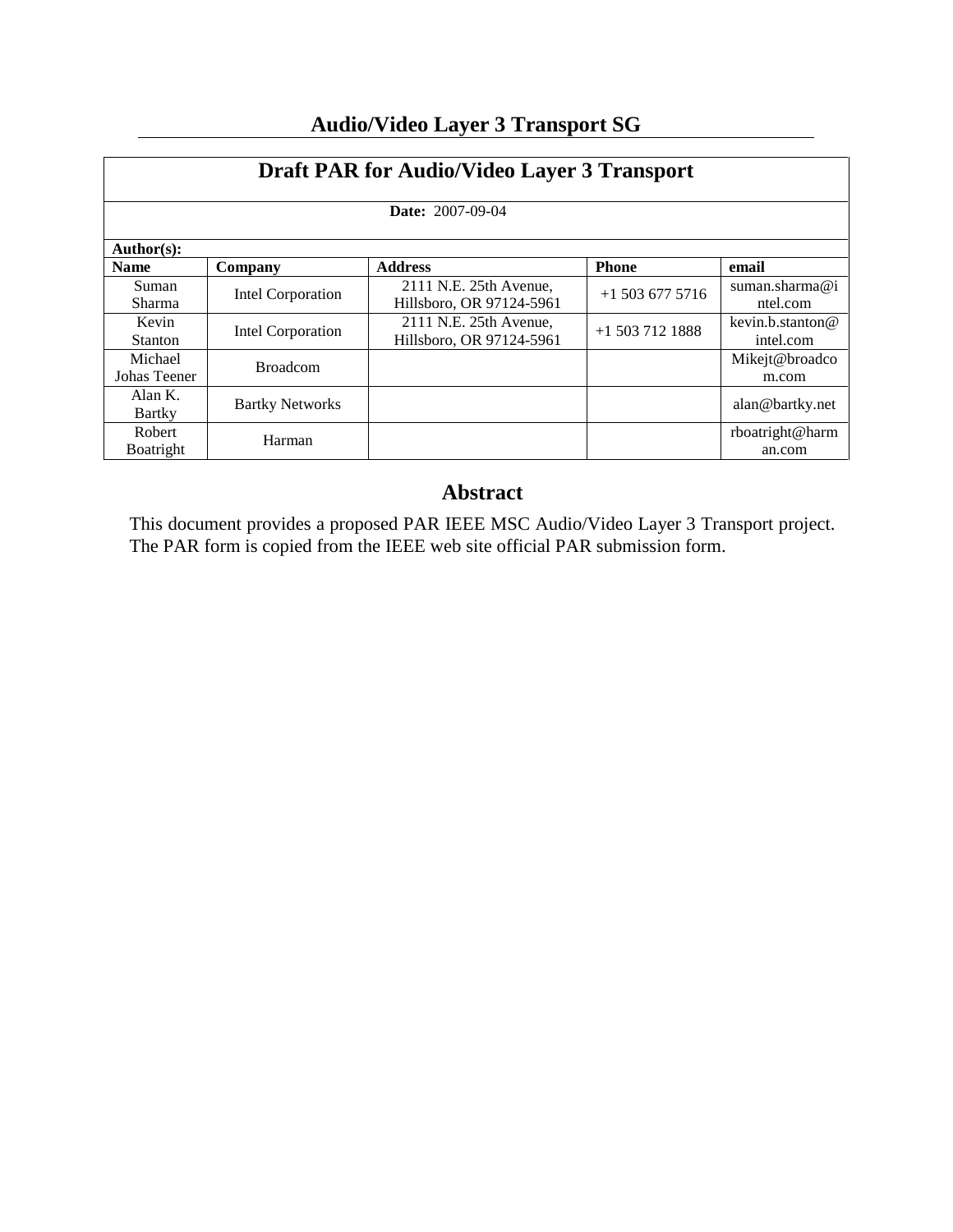**The PAR Copyright Release and [Signature Page](http://standards.ieee.org/guides/par/parsig.rtf) must be submitted by FAX to +1- 732-875-0695 to the [NesCom Administrator](http://standards.ieee.org/people/staff.html#hampton).**

If you have any questions, please contact the NesCom Administrator.

## **Once you approve and submit the following information, changes may only be made through the NesCom Administrator.**

| Submittal Email: suman.sharma@intel.com                                                                                                                    | <b>Change Submitter Email</b> |  |  |  |  |
|------------------------------------------------------------------------------------------------------------------------------------------------------------|-------------------------------|--|--|--|--|
| <b>Type of Project: PAR for a New Standard</b>                                                                                                             |                               |  |  |  |  |
| 1.1 Project Number: P                                                                                                                                      |                               |  |  |  |  |
| 1.2 Type of Document: Standard for                                                                                                                         |                               |  |  |  |  |
| 1.3 Life Cycle: Full                                                                                                                                       |                               |  |  |  |  |
| 1.4 Is this project in ballot now? No                                                                                                                      |                               |  |  |  |  |
| 1.5 Is the balloting group aware of the PAR modification?                                                                                                  |                               |  |  |  |  |
| <b>2.1 Title of Standard: Standard for Layer 3 Transport Protocol for Time Sensitive</b><br><b>Applications in Bridged Local Area Networks</b>             |                               |  |  |  |  |
| Add/Change Working Group<br>3.1 Name of Working Group:<br>Layer 3 Transport for Time<br><b>Sensitive Applications</b>                                      |                               |  |  |  |  |
| <b>Contact information for Working Group Chair TBD</b>                                                                                                     |                               |  |  |  |  |
| Email:<br>Phone:                                                                                                                                           |                               |  |  |  |  |
| <b>Contact Information for Working Group Vice Chair TBD</b>                                                                                                |                               |  |  |  |  |
| Email:<br>Phone:                                                                                                                                           |                               |  |  |  |  |
| 3.2 Sponsoring Society and Committee: IEEE Computer Society/Microprocessors<br>and Microcomputers (C/MSC)<br><b>Contact information for Sponsor Chair:</b> |                               |  |  |  |  |
| <b>Bob Davis</b><br>Email: bob@scsi.com<br>Phone: 408-857-1273                                                                                             |                               |  |  |  |  |
| <b>Contact information for Standards Representative:</b>                                                                                                   |                               |  |  |  |  |
| Email:<br>Phone:                                                                                                                                           |                               |  |  |  |  |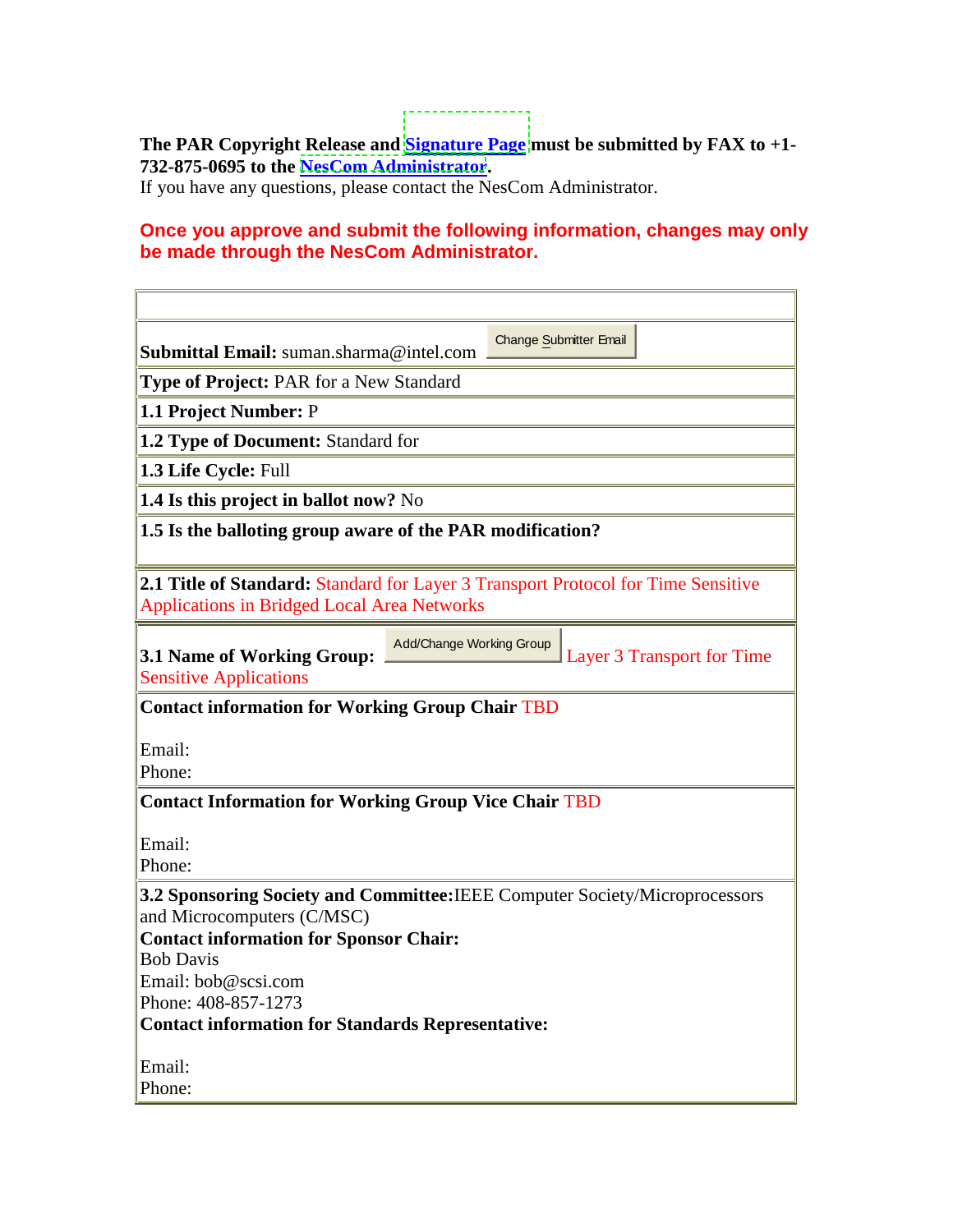**3.3 Joint Sponsor:**/ () **Contact information for Sponsor Chair:**

Email:

Phone:

## **Contact information for Standards Representative:**

Email:

Phone:

**4.1 Type of Ballot:** Individual

**4.2 Expected Date of Submission for Initial Sponsor Ballot:** 2008-12

**4.3 Projected Completion Date for Submittal to RevCom:** 2009-06

**5.1 Approximate number of people expected to work on this project:** 30

## **5.2 Scope of Proposed Standard:**

This standard specifies the protocol, data encapsulations, connection management and presentation time procedures used to ensure interoperability between audio and video based end stations that use standard networking services provided by all IEEE 802 networks meeting QoS requirements for time-sensitive applications by leveraging the Real-time Transport Protocol (RTP) family of protocols and IEEE 802.1 Audio/Video Bridging (AVB) protocols.

## **5.3 Is the completion of this standard is dependent upon the completion of another standard:** Yes

## **If yes, please explain:**

This standard will rely upon:

- IEEE standard for Local and Metropolitan Area Networks: Timing and Synchronization for Time-Sensitive Applications in Bridged Local Area Networks (P802.1AS)
- IEEE standard for Local and Metropolitan Area Networks: Virtual Bridged Local Area Networks - Amendment 9: Stream Reservation Protocol (SRP) (P802.1Qat)
- IEEE standard for Local and Metropolitan Area Networks: Virtual Bridged Local Area Networks - Amendment 11: Forwarding and Queuing for Time-Sensitive Streams (P802.1Qav)

## **5.4 Purpose of Proposed Standard:**

This standard will facilitate interoperability between stations that stream timesensitive audio and/or video across bridged and routed LANs providing time synchronization and latency/ bandwidth services by defining the packet format and stream setup, control, synchronization and teardown protocols by leveraging Real-time Transport Protocol (RTP) family of protocols and IEEE 802.1 AVB protocols.

## **5.5 Need for the Project:**

Increasingly, entertainment media is digitally transported. Streaming audio/video and interactive applications over bridged and routed LANs need to have comparable real